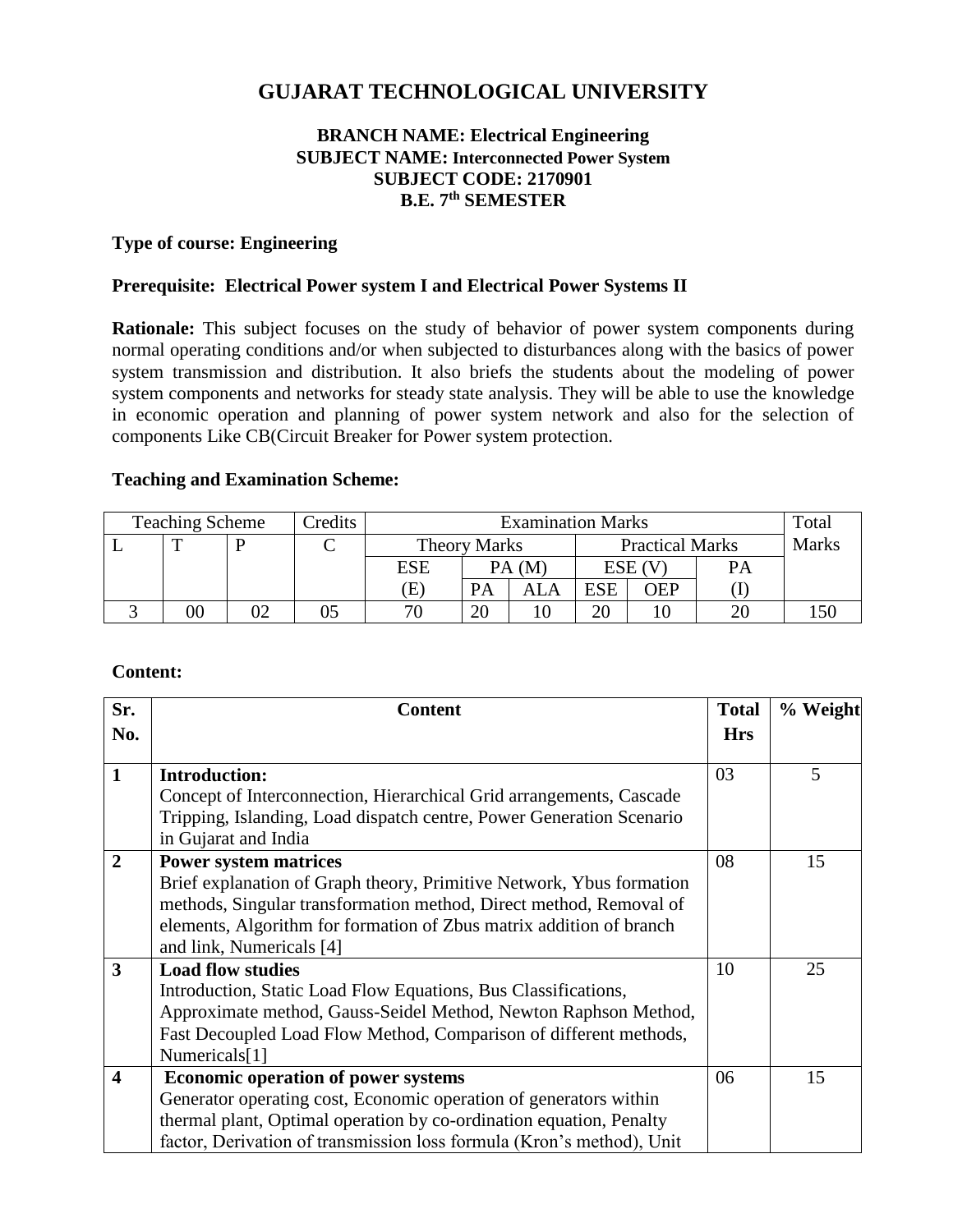|   | commitment problem solution by dynamic programming,<br>Numericals <sup>[5]</sup>                                                                                                                                                                                                                                                                                                                                                                                                                                                                                                            |    |    |
|---|---------------------------------------------------------------------------------------------------------------------------------------------------------------------------------------------------------------------------------------------------------------------------------------------------------------------------------------------------------------------------------------------------------------------------------------------------------------------------------------------------------------------------------------------------------------------------------------------|----|----|
| 5 | Frequency and voltage control methods<br>Speed governing mechanism, Mathematical modeling, Adjustment of<br>Governor characteristics, Single area control, Flat frequency control,<br>Selective frequency control, Tie line load bias control, Methods of<br>voltage control, Numericals <sup>[3]</sup>                                                                                                                                                                                                                                                                                     | 06 | 10 |
| 6 | <b>Power system stability</b><br>Introduction, Mechanics of angular motion, The swing Education,<br>transfer reactance, power relations, Steady state stability,<br>Synchronizing power coefficient, Analysis of steady state stability,<br>steady state stability with automatic voltage regulators, concept of<br>shunt fault, transfer reactance during fault, reduction of power system<br>to one machine connected to infinite bus, Transient stability, simplified<br>transient generator model, The equal area stability criterion, solution of<br>swing equation, Numericals<br>[2] | 12 | 30 |

### **Suggested Specification table with Marks (Theory):**

| <b>Distribution of Theory Marks</b> |       |         |         |         |         |  |  |  |
|-------------------------------------|-------|---------|---------|---------|---------|--|--|--|
| R Level                             | Level | A Level | N Level | E Level | C Level |  |  |  |
| 20                                  | 20    | 25      | 25      |         |         |  |  |  |

### **Legends: R: Remembrance; U: Understanding; A: Application, N: Analyze and E: Evaluate C: Create and above Levels (Revised Bloom's Taxonomy)**

Note: This specification table shall be treated as a general guideline for students and teachers. The actual distribution of marks in the question paper may vary slightly from above table.

#### **Reference Books:**

- **1. Modern Power System Analysis,** [D. P. Kothari,](https://www.google.co.in/search?tbo=p&tbm=bks&q=inauthor:%22D.+P.+Kothari%22) [I. J. Nagrath,](https://www.google.co.in/search?tbo=p&tbm=bks&q=inauthor:%22I.+J.+Nagrath%22) Tata McGraw-Hill Education,
- **2. Power System Analysis and Stability, [S.S. Vadhera,](http://www.khannapublishers.in/subject_sub_category_detail.php?bookID=101) Khanna Publication**
- **3. Power System Analysis, [Hadi Saadat,](https://www.google.co.in/search?tbo=p&tbm=bks&q=inauthor:%22Hadi+Saadat%22)** Tata McGraw-Hill Education
- **4. Computer Aided Power System Analysis, G.L. Kusic, © 1986**
- **5. Elements of Power System Analysis by [William D. Stevenson](https://www.google.co.in/search?tbo=p&tbm=bks&q=inauthor:%22William+D.+Stevenson%22) McGraw-Hill**

#### **Course Outcome:**

After learning the course the students should be able to:

Model modern power system network

Solve the problem of power flow through any power system network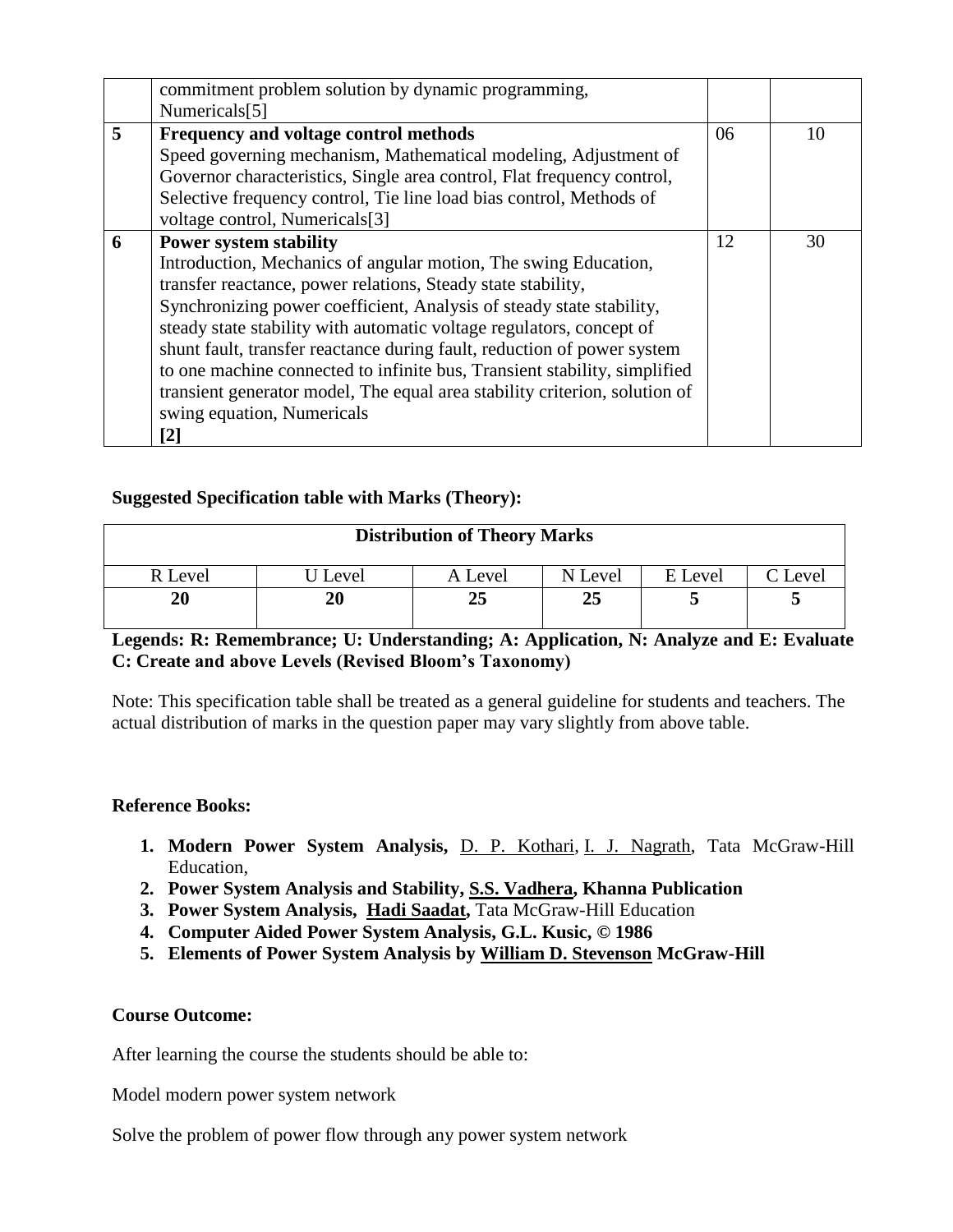Find economical generation of power and rescheduling of power Solve swing equation Find the stability of a power system Find the variation in the frequency because of change in generation

### **List of Experiments/Tutorials (Suggested):**

Formation of Primitive, incidence Ybus and Zbus matrix for given network Derivation of static load flow equation for a sample 4 bus system Solution of static load flow equation using approximate method of Load Flow Solution of static load flow equation using Gauss-Seidel Method of Load Flow Solution of static load flow equation using Newton Raphson Method of Load Flow Solution of static load flow equation using Fast Decoupled Load Flow Method of Load Flow Find most economical generation on generator of a given power system Find the penalty factor for the given system Find (Beta) cooficient for the given system Find the steady state/transient stability of the system for various disturbances in power system Find critical clearing time using equal area criterion Solution of swing equation using step by step method **Working of SLDC/ALDC/RLDC** 

**Design based Problems (DP)/Open Ended Problem:**

**The students can be asked to collect the data of a small power system network. Then the model of the same network should be prepared using the knowledge gain by studying this course. Various analyses like power flow analysis. Stability analysis, load frequency analysis and economic analysis can be performed on the same system.**